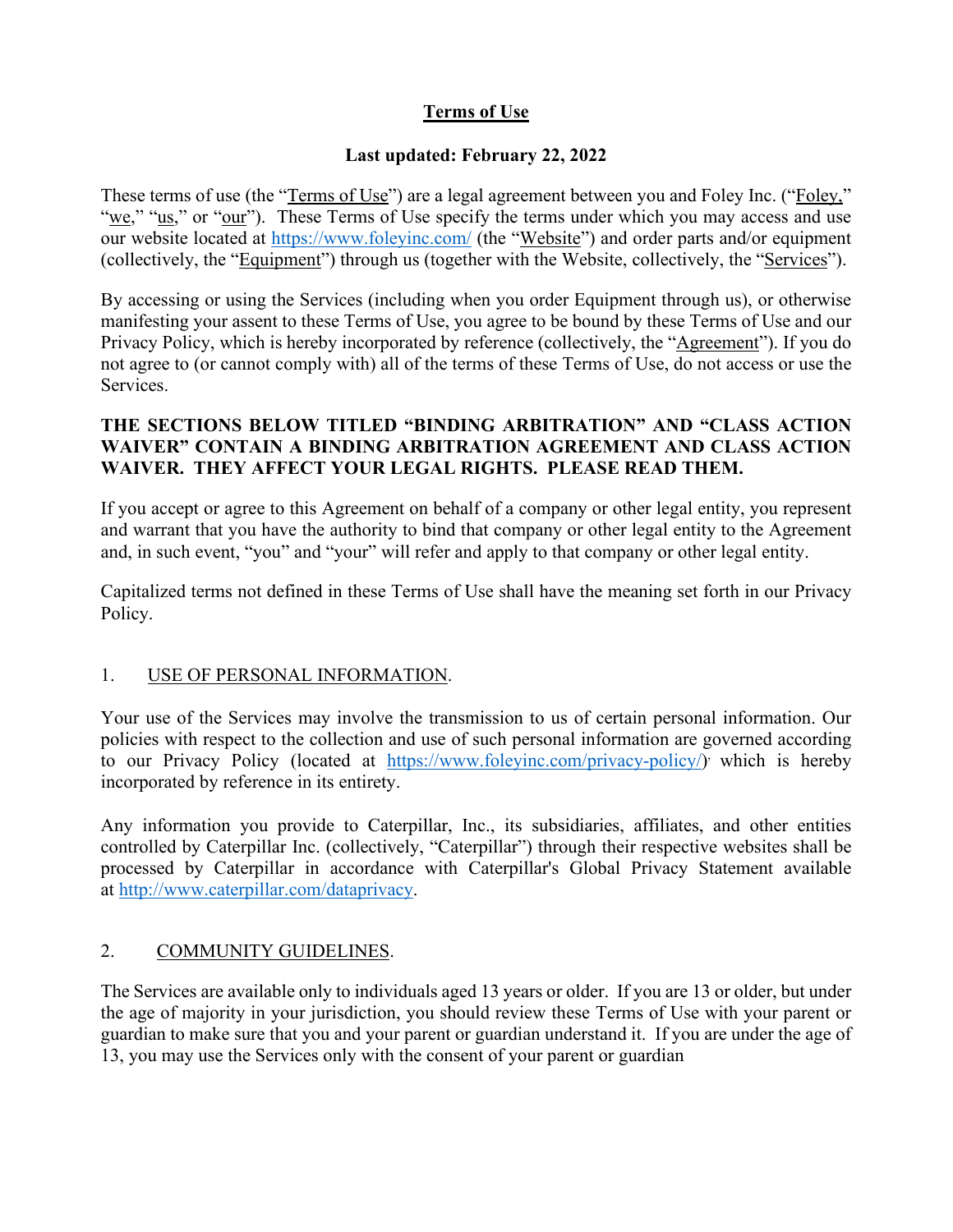To provide you with the Services, we need to build a community with a few simple guidelines. By accessing the Services you agree to comply with these community guidelines (the "Community Guidelines") and that:

- You will comply with all applicable laws in your use of the Services and will not use the Services for any unlawful purpose;
- You will not access or use the Services to collect any market research for a competing business;
- You will not impersonate any person or entity or falsely state or otherwise misrepresent your affiliation with a person or entity;
- You will not interfere with, or attempt to interrupt the proper operation of, the Services through the use of any virus, device, information collection or transmission mechanism, software or routine, or access or attempt to gain access to any Content (defined below), data, files, or passwords related to the Services through hacking, password or data mining, or any other means;
- You will not decompile, reverse engineer, or disassemble any software or processes accessible through the Website;
- You will not cover, obscure, block, or in any way interfere with any advertisements and/or safety features on the Website;
- You will not use any robot, spider, scraper, or other automated means to access the Website for any purpose without our express written permission;
- You will not take any action that imposes or may impose (in our sole discretion) an unreasonable or disproportionately large load on our technical infrastructure;
- You will not resell, distribute, or sublicense the Website or use it for the benefit of anyone other than you or your business;
- You will not resell or distribute the Equipment or use the Equipment for any illegal purposes;
- You will not remove or modify any proprietary markings or restrictive legends placed on the Website or Equipment; and
- You will not introduce, post, or upload to the Services any Harmful Code. As used herein, "Harmful Code" means computer code, programs, or programming devices that are intentionally designed to disrupt, modify, access, delete, damage, deactivate, disable, harm, or otherwise impede in any manner, including aesthetic disruptions or distortions, the operation of the Website, or any other associated software, firmware, hardware, computer system, or network (including, without limitation, "Trojan horses," "viruses," "worms," "time bombs," "time locks," "devices," "traps," "access codes," or "drop dead" or "trap door" devices) or any other harmful, malicious, or hidden procedures, routines or mechanisms that would cause the Website to cease functioning or to damage or corrupt data, storage media, programs, equipment, or communications, or otherwise interfere with the operations of the Website.

# 3. INTELLECTUAL PROPERTY.

The Services contain materials, such as software, text, graphics, images, and other material provided by or on behalf of Foley (collectively referred to as the "Content"). The Services and the Content are protected by copyright, trademark, and other laws of the United States and foreign countries. Foley and our licensors exclusively own all right, title, and interest in and to the Services and the Content,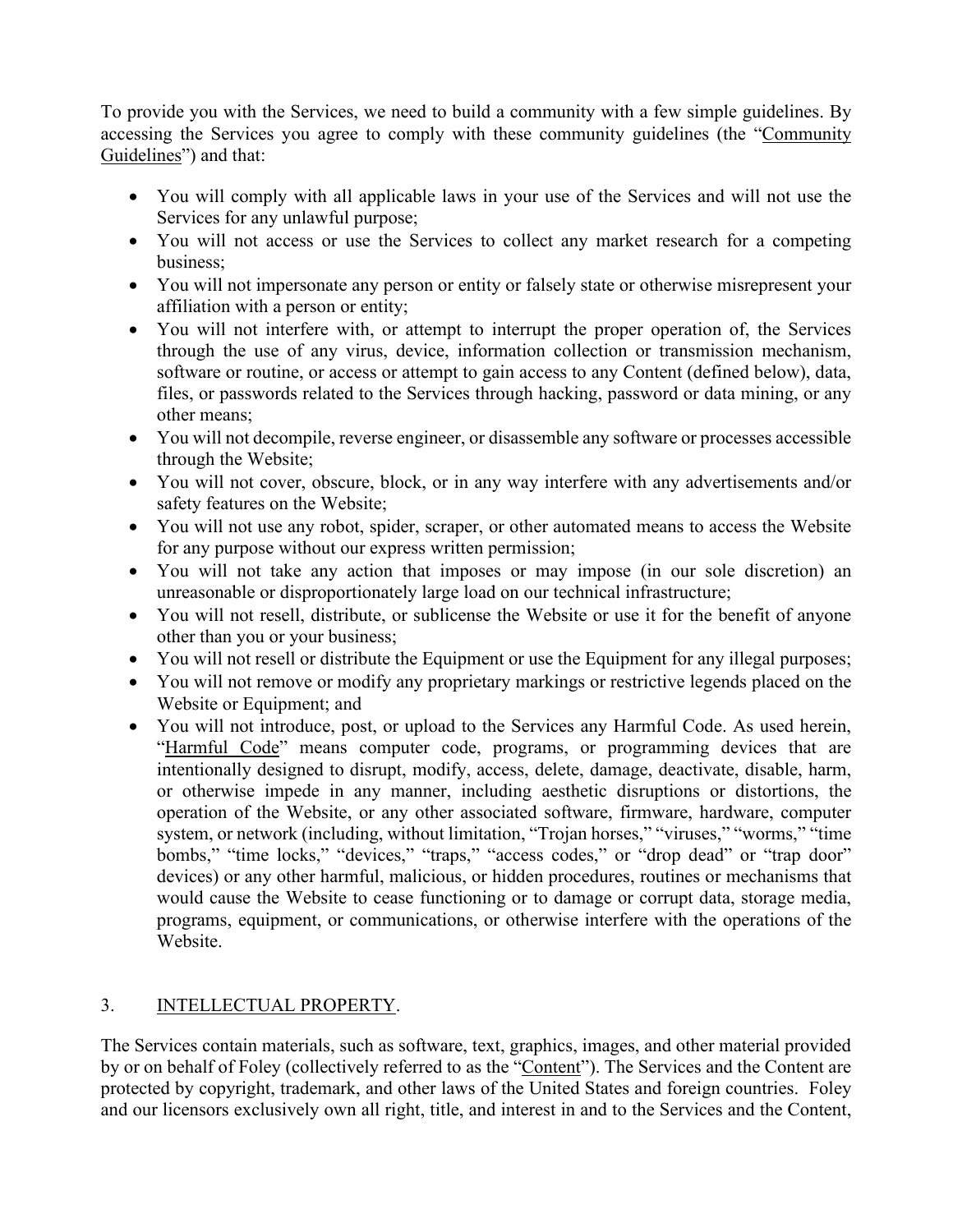including all associated intellectual property rights. Unauthorized use of the Services or Content may violate copyright, trademark, and other laws.

Subject to the terms and conditions of these Terms of Use, Foley grants you a limited, nontransferable, non-exclusive, license to access and use the Services and the Content solely for your personal, non-commercial purposes. You may not (i) remove, alter, or obscure any copyright, trademark, service mark, or other proprietary rights notices incorporated in or accompanying the Services or the Content, or (ii) sell, transfer, assign, license, sublicense, or modify the Services or the Content or reproduce, display, publicly perform, make a derivative version of, distribute, or otherwise use the Services or Content in any way for any public or commercial purpose. We reserve the right to remove Content from our Services at any time for any reason without any notice to you.

If you violate any part of these Terms of Use, your permission to access the Content and the Services automatically terminates and you must immediately destroy any copies you have made of the Content.

The trademarks, service marks, and logos of Foley (the "Foley Trademarks") used and displayed on the Services and Content are registered and unregistered trademarks or service marks of Foley. Other company and service names located on the Services may be trademarks or service marks owned by third parties (the "Third-Party Trademarks," and, collectively with Foley Trademarks, the "Trademarks"). Nothing on the Services should be construed as granting, by implication, estoppel, or otherwise, any license or right to use the Trademarks, without our prior written permission specific for each such use. Use of the Trademarks as part of a link to or from any site is prohibited unless establishment of such a link is approved in advance by us in writing. All goodwill generated from the use of Foley Trademarks inures to our benefit.

Elements of the Services are protected by trade dress, trademark, unfair competition, and other state and federal laws and may not be copied or imitated in whole or in part, by any means, including, but not limited to, the use of framing or mirrors. None of the Content may be retransmitted without our express, written consent for each and every instance.

#### 4. PURCHASE TERMS.

a. Orders; Order Acceptance. You may place orders for our Equipment through us. The receipt of an order number or an email order confirmation does not constitute Foley's acceptance of an order or a confirmation of an offer to sell. Foley reserves the right to refuse service to anyone or cancel an order for any reason. Verification of information may be required prior to the acceptance of an order. Prices and availability of Equipment are subject to change without notice. If you wish to place an order for Equipment, please contact us at:732-885-5555. Please note that you will be required to enter into additional agreement(s) with us to order Equipment.

b. Payment. Where applicable, you shall pay all purchase prices, taxes, shipping and handling, and other fees in connection with Equipment ordered in the manner specified on or selected through the Services. Payment is due immediately upon placing an order. We use a third party payment processor to process your payments and by placing an order, you agree to pay, through our third party payment processor, all charges that may be incurred by you or on your behalf at the prices then in effect for the Equipment.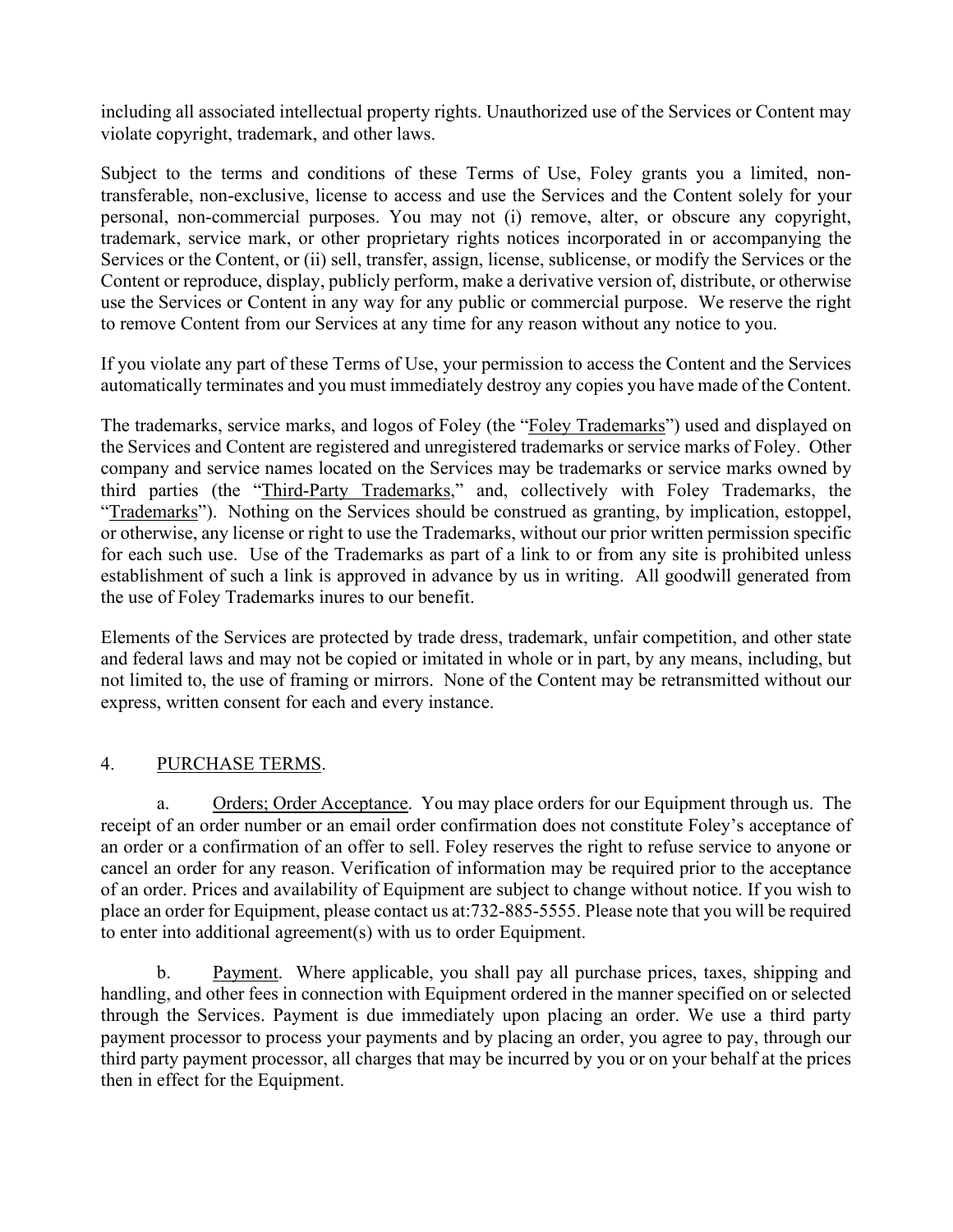c. Shipping. We use reliable third-party carriers to deliver the Equipment to you. You are responsible for the cost of all shipping. Foley is not liable for any damages (including, without limitation, any incidental or consequential damages) arising from our third-party carrier's failure to deliver or delay in delivering the Equipment ordered through us. Further, we are not responsible in the event that the Equipment is unable to be delivered to you due to an incorrect shipping address, your failure or refusal to accept delivery, or for any other reason.

d. Errors. All descriptions, images, references, features, content, specifications, and prices of Equipment described or depicted through our Services are subject to change at any time without notice. Certain descriptions are approximate and are provided for convenience purposes only. From time to time, there may be information made available through the Services that contains typographical errors, inaccuracies, or omissions that may relate to Equipment descriptions, Equipment prices, promotions, offers, and availability. Foley reserves the right to correct any errors, inaccuracies or omissions, and to change or update information or cancel orders, if any information made available through the Services is inaccurate at any time without prior notice, even after you have received an order confirmation or shipping notification. The inclusion of any Equipment on the Website or materials we provide through the Services does not imply or warrant that the Equipment will be available. We reserve the right to revise our Equipment offerings and/or discontinue offering any Equipment at any time without notice. Foley also reserves the right to limit quantities purchased, and to revise, suspend, or terminate an event or promotion at any time without notice (including after an order has been submitted or acknowledged).

### 5. COMMUNICATIONS WITH US

Although we encourage you to e-mail us, we do not want you to, and you should not, e-mail us any content that contains confidential information. With respect to all e-mails and communications you send to us (whether oral or written), including, but not limited to, feedback, questions, comments, suggestions, testimonials, and the like, we shall be free to use any ideas, concepts, know-how, or techniques contained in your communications for any purpose whatsoever, including but not limited to, the marketing of Equipment and our services that incorporate such information without compensation or attribution to you.

#### 6. DISCLAIMER; LIMITATION OF LIABILITY.

THE SERVICES AND ALL CONTENT AND OTHER INFORMATION ON OR ACCESSIBLE FROM OR THROUGH THE SERVICES ARE PROVIDED BY FOLEY ON AN "AS IS" AND "AS AVAILABLE" BASIS WITHOUT WARRANTY OF ANY KIND, EITHER EXPRESS OR IMPLIED.

EXCEPT AS OTHERWISE AGREED TO BY THE PARTIES IN A SEPARATE AGREEMENT, FOLEY EXPRESSLY DISCLAIMS ALL WARRANTIES, EXPRESS OR IMPLIED, REGARDING THE SERVICES, THE CONTENT, AND ALL EQUIPMENT OFFERED THROUGH THE SERVICES, INCLUDING BUT NOT LIMITED TO WARRANTIES OF MERCHANTABILITY, FITNESS FOR A PARTICULAR PURPOSE, NON-INFRINGEMENT, SECURITY OR ACCURACY, AND ANY WARRANTIES ARISING FROM COURSE OF DEALING, COURSE OF PERFORMANCE, OR USAGE OF TRADE. WITHOUT LIMITING THE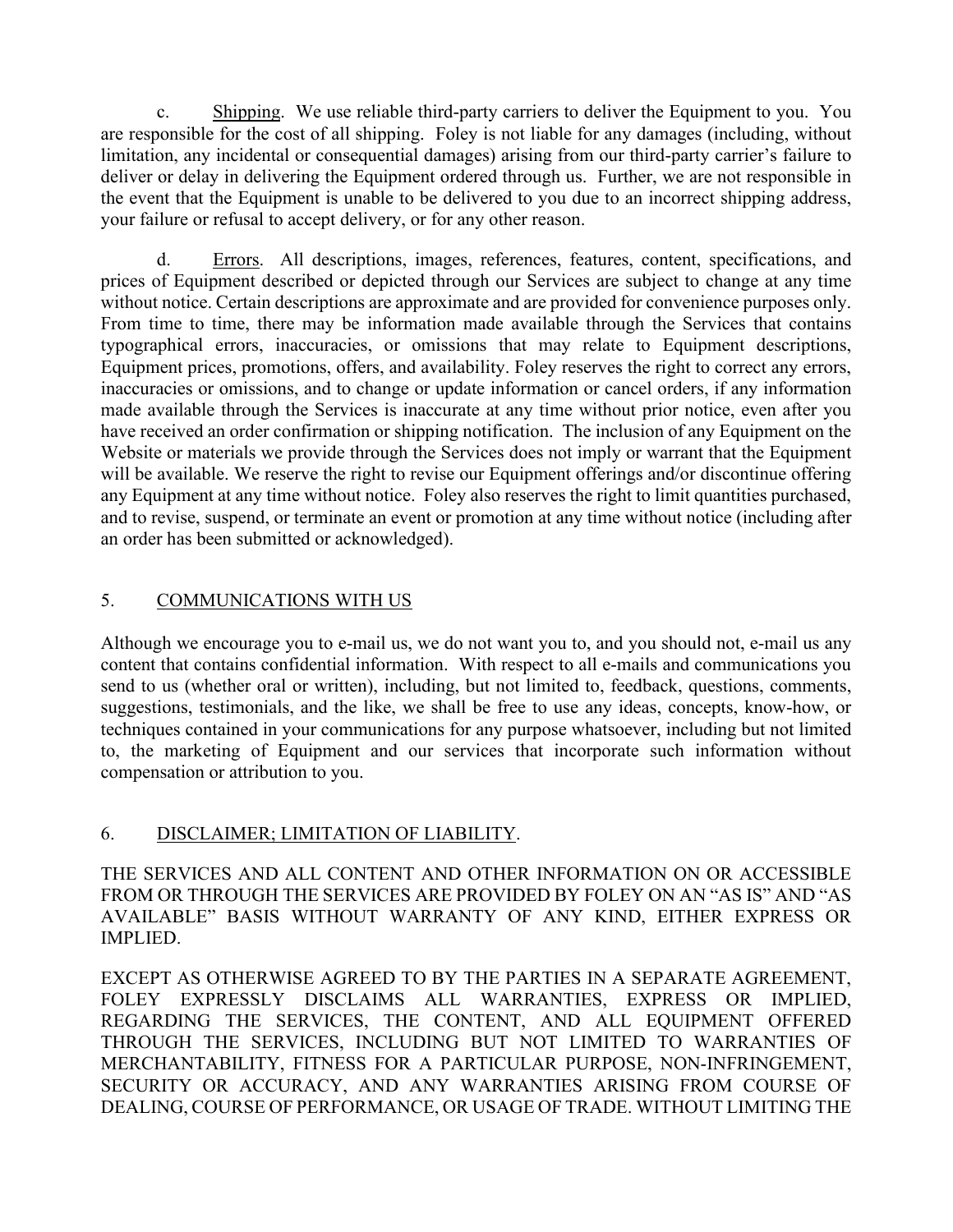GENERALITY OF THE FOREGOING, FOLEY DOES NOT WARRANT THAT: (1) THE INFORMATION ON THE SERVICES IS CORRECT, ACCURATE OR RELIABLE; (2) THE FUNCTIONS CONTAINED ON THIS SERVICES WILL BE UNINTERRUPTED OR ERROR-FREE; OR (3) DEFECTS WILL BE CORRECTED, OR THAT THE SERVICES OR THE SERVER THAT MAKE THEM AVAILABLE IS FREE OF VIRUSES OR OTHER HARMFUL COMPONENTS.

IN CONNECTION WITH ANY WARRANTY, CONTRACT, OR COMMON LAW TORT CLAIMS: (I) WE SHALL NOT BE LIABLE FOR ANY INCIDENTAL OR CONSEQUENTIAL DAMAGES, LOST PROFITS, OR DAMAGES RESULTING FROM LOST DATA OR BUSINESS INTERRUPTION RESULTING FROM THE USE OR INABILITY TO ACCESS AND USE THE SERVICES, THE EQUIPMENT, OR THE CONTENT, EVEN IF WE HAVE BEEN ADVISED OF THE POSSIBILITY OF SUCH DAMAGES; AND (II) ANY DIRECT DAMAGES, NOT ATTRIBUTABLE TO PERSONAL INJURIES, THAT YOU MAY SUFFER AS A RESULT OF YOUR USE OF THE SERVICES OR THE CONTENT SHALL BE LIMITED TO FIFTY UNITED STATES DOLLARS (US \$50).

SOME JURISDICTIONS DO NOT ALLOW THE EXCLUSION OF CERTAIN WARRANTIES OR LIMITATION OF CERTAIN LIABILITIES. THEREFORE, SOME OF THE ABOVE LIMITATIONS IN THIS SECTION MAY NOT APPLY TO YOU.

NOTHING IN THESE TERMS OF USE SHALL AFFECT ANY NON-WAIVABLE STATUTORY RIGHTS THAT APPLY TO YOU.

#### 7. INDEMNIFICATION.

You agree to indemnify, defend, and hold harmless Foley, its affiliates, and its and their respective officers, managers, partners, employees, and agents from and against any and all losses, civil penalties, liabilities, damages, judgments, costs, and expenses, including reasonable attorney's fees and court costs, incurred in connection with any proceeding, claim, or action arising out of or related to (i) your breach of these Terms of Use; (ii) your misuse of the Equipment, the Content or the Services; and/or (iii) your violation of any third-party rights, including without limitation any copyright, trademark, property, publicity or privacy right.

#### 8. COMPLIANCE WITH APPLICABLE LAWS.

The Services are based in the United States. We make no claims concerning whether the Services are accessible, or whether Content may be downloaded, viewed, or be appropriate for use, or orders may be made, outside of the United States. Whether inside or outside of the United States, you are solely responsible for ensuring compliance with the laws of your specific jurisdiction.

#### 9. CONTROLLING LAW.

These Terms of Use and any action related thereto will be governed by the laws of the State of New Jersey without regard to its conflict of laws provisions.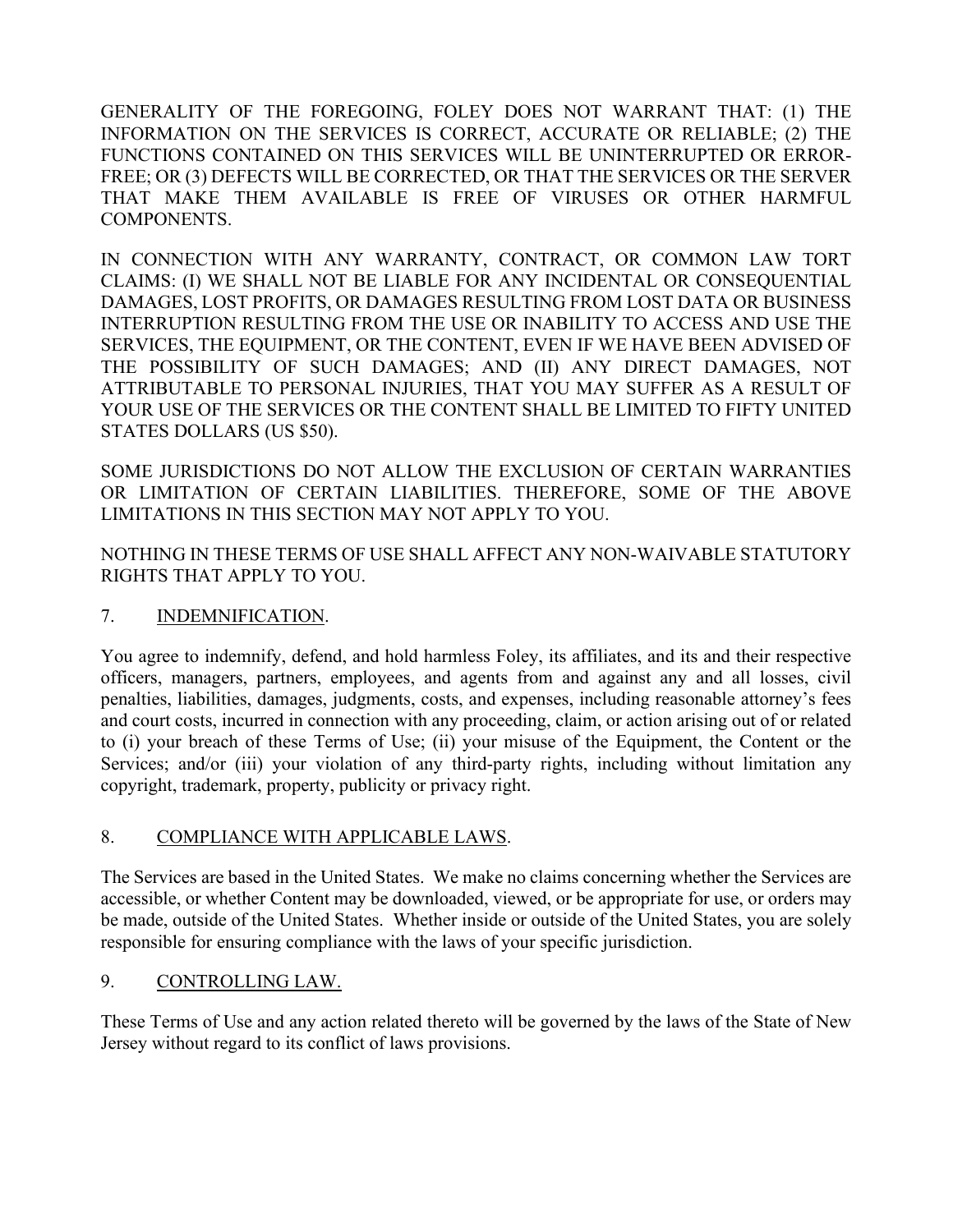#### 10. BINDING ARBITRATION.

In the event of a dispute arising under or relating to these Terms of Use, the Content, or the Services (each, a "Dispute"), such dispute will be finally and exclusively resolved by binding arbitration governed by the Federal Arbitration Act ("FAA"). Any election to arbitrate, at any time, shall be final and binding on the other party. NEITHER PARTY SHALL HAVE THE RIGHT TO LITIGATE SUCH CLAIM IN COURT OR TO HAVE A JURY TRIAL, EXCEPT EITHER PARTY MAY BRING ITS CLAIM IN ITS LOCAL SMALL CLAIMS COURT, IF PERMITTED BY THAT SMALL CLAIMS COURT RULES AND IF WITHIN SUCH COURT'S JURISDICTION. ARBITRATION IS DIFFERENT FROM COURT, AND DISCOVERY AND APPEAL RIGHTS MAY ALSO BE LIMITED IN ARBITRATION. All disputes will be resolved before a neutral arbitrator selected jointly by you and Foley, whose decision will be final, except for a limited right of appeal under the FAA. The arbitration shall be commenced and conducted by JAMS pursuant to its then current Comprehensive Arbitration Rules and Procedures and in accordance with the Expedited Procedures in those rules, or, where appropriate, pursuant to JAMS' Streamlined Arbitration Rules and Procedures. All applicable JAMS' rules and procedures are available at the JAMS website [www.jamsadr.com.](http://www.jamsadr.com/) Each of you and Foley will be responsible for paying any JAMS filing, administrative, and arbitrator fees in accordance with JAMS rules. Judgment on the arbitrator's award may be entered in any court having jurisdiction. This clause shall not preclude parties from seeking provisional remedies in aid of arbitration from a court of appropriate jurisdiction. The arbitration may be conducted in person, through the submission of documents, by phone, or online. If conducted in person, the arbitration shall take place in the United States county where you reside. The parties may litigate in court to compel arbitration, to stay a proceeding pending arbitration, or to confirm, modify, vacate, or enter judgment on the award entered by the arbitrator. The parties shall cooperate in good faith in the voluntary and informal exchange of all non-privileged documents and other information (including electronically stored information) relevant to the Dispute immediately after commencement of the arbitration. As set forth in Section 11 below, nothing in these Terms of Use will prevent us from seeking injunctive relief in any court of competent jurisdiction as necessary to protect our proprietary interests.

### 11. CLASS ACTION WAIVER.

You agree that any arbitration or proceeding shall be limited to the Dispute between us and you individually. To the full extent permitted by law, (i) no arbitration or proceeding shall be joined with any other; (ii) there is no right or authority for any Dispute to be arbitrated or resolved on a class action-basis or to utilize class action procedures; and (iii) there is no right or authority for any Dispute to be brought in a purported representative capacity on behalf of the general public or any other persons. YOU AGREE THAT YOU MAY BRING CLAIMS AGAINST US ONLY IN YOUR INDIVIDUAL CAPACITY AND NOT AS A PLAINTIFF OR CLASS MEMBER IN ANY PURPORTED CLASS OR REPRESENTATIVE PROCEEDING.

#### 12. EQUITABLE RELIEF.

You acknowledge and agree that in the event of a breach or threatened violation of our intellectual property rights and confidential and proprietary information by you, we will suffer irreparable harm and will therefore be entitled to injunctive relief to enforce these Terms of Use. We may, without waiving any other remedies under these Terms of Use, seek from any court having jurisdiction any interim, equitable, provisional, or injunctive relief that is necessary to protect our rights and property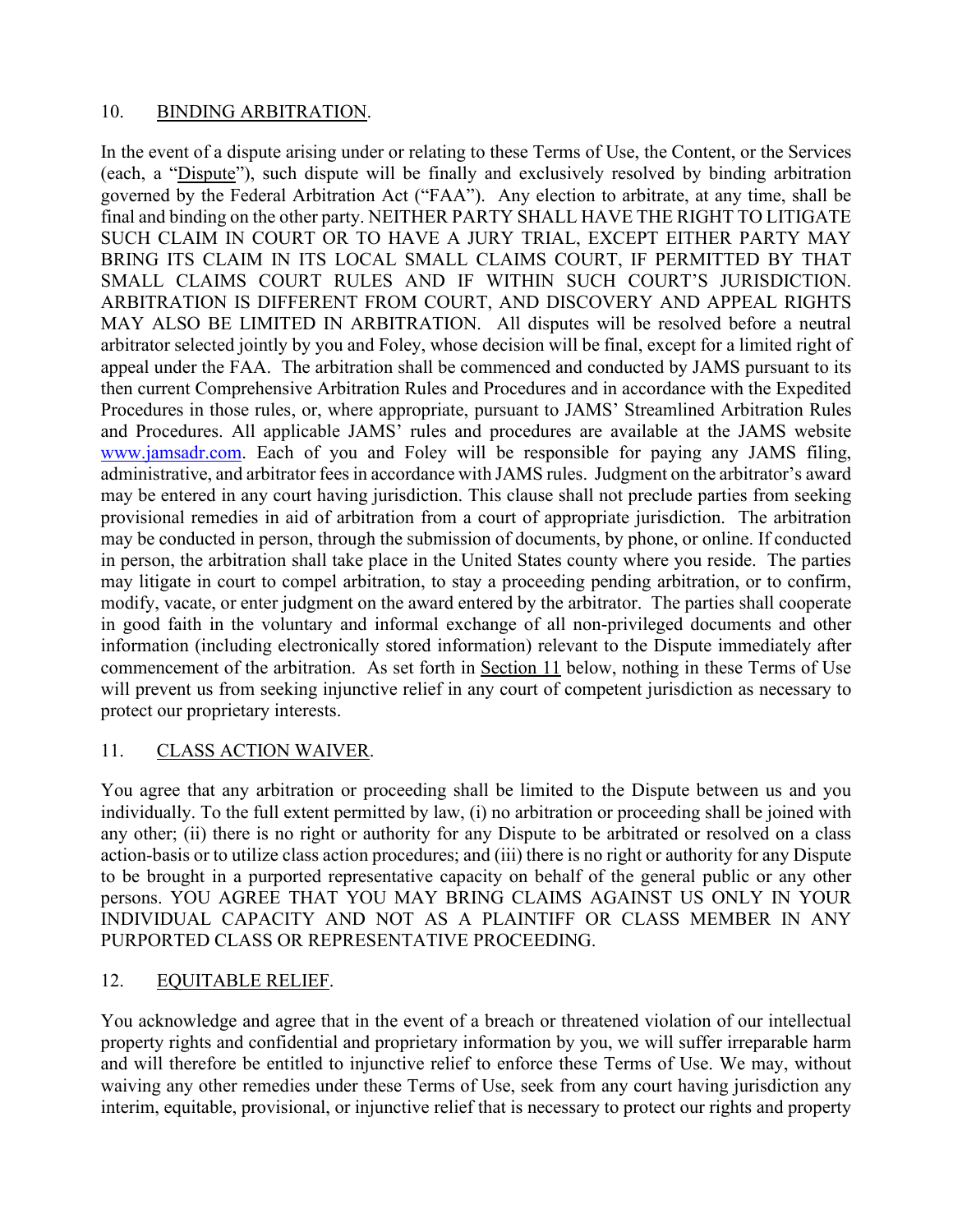pending the outcome of the arbitration referenced above. You hereby irrevocably and unconditionally consent to the personal and subject matter jurisdiction of the federal and state courts in the State of New Jersey for purposes of any such action by us.

## 13. EXTERNAL WEBSITES.

The Services may contain links to third-party websites ("External Websites"). These links are provided solely as a convenience to you and not as an endorsement by us of the content on such External Websites. The content of such External Websites is developed and provided by others. You should contact the site administrator or webmaster for those External Websites if you have any concerns regarding such links or any content located on such External Websites. We are not responsible for the content of any linked External Websites and do not make any representations regarding the content or accuracy of materials on such External Websites. You should take precautions when downloading files from all websites to protect your computer from viruses and other destructive programs. If you decide to access linked External Websites, you do so at your own risk.

### 14. CHANGES TO THE AGREEMENT.

These Terms of Use are effective as of the last updated date stated at the top. We may change these Terms of Use from time to time with or without notice to you. Any such changes will be posted on the Website. By accessing the Services after we make any such changes to these Terms of Use, you are deemed to have accepted such changes. Please refer back to these Terms of Use on a regular basis.

### 15. TERMINATION OF THE TERMS OF USE.

We reserve the right, in our sole discretion, to restrict, suspend, or terminate these Terms of Use and the Services, and your access to all or any part of the Services, at any time and for any reason without prior notice or liability. Sections 2, 5-15 shall survive the termination of these Terms of Use.

### 16. GENERAL.

No failure or delay by Foley in exercising any right or remedy under the Terms of Use will operate, or be deemed to operate, as a waiver of any such right or remedy. If any provision of the Terms of Use is found invalid or unenforceable by a court of competent jurisdiction, that provision will be amended and the remainder of the Terms of Use will remain in full force and effect. The Terms of Use constitute the final and complete agreement between you and Foley regarding the subject matter hereof, and supersede any prior or contemporaneous communications, representations, or agreements between us, whether oral or written, including, without limitation, any confidentiality or nondisclosure agreements. Headings are for convenience only and shall not be used to limit or interpret the meaning of any of the provisions of the Terms of Use. Terms which by their nature are intended to survive indefinitely shall survive and shall apply to you even if you have stopped using the Services, including, without limitation, the limitations of liability, indemnity, and dispute resolution provisions.